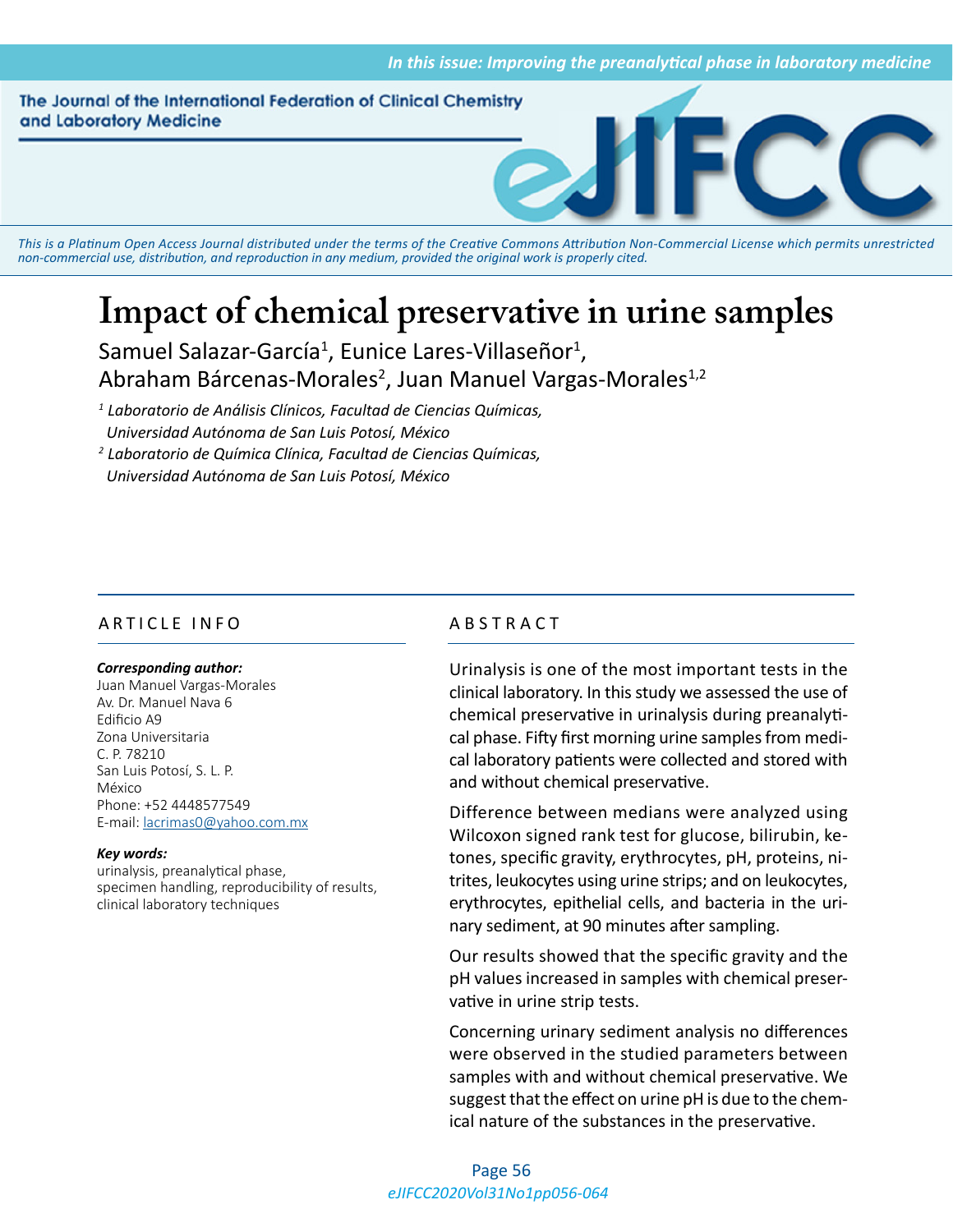Thus, we caution about the use of chemical preservatives in samples to be analyzed within short time (i.e. less than 1.5 - 2 hours) after sample collection. Avoid chemical preservatives, in this situation, could help avoid changes in the pH and specific gravity, which could eventually help in maintaining quality in the preanalytical phase of urinalysis.

#### \*\*\*\*\*

#### **INTRODUCTION**

Urinalysis is one of the most important tests in the clinical laboratory [1, 2]. Urine contains an enormous amount of information linked to patient's health [3, 4]. The laboratory process consists of three phases: the pre-analytical, analytical and post-analytical phases [5].

The preanalytical phase covers all the procedures before the sample reaches the laboratory to be examined [6, 7]. It encompasses all the steps from sample collection to sample delivery for analysis. Moreover, a pre-preanalytical phase is to be considered mainly related to patient preparation before sample collection [8].

Although most efforts to improve the efficiency in urinalysis have been focused on the analytical phase thus underestimating the preanalytical one, it has been evidenced that up to 60% of errors still occur in the preanalytical phase [9, 10]. In any case the improvements of the analytical phase through automation have led to reduction of up to 10 times the error rate [11,12].

When dealing with urinalysis, both pre-preanalytical and preanalytical phase are to be regarded as critical for the appropriateness of the whole analytical process [3].

As for patient preparation there are several conditions to satisfy that include information on diet, exercise, possible contamination to be avoided by genital cleaning prior to specimen collection, sample collection time (first or second in the morning or casual collection), stream portion of collected sample (first, mid, last), type of sample whether spontaneously collected or by catheterization [1].

One major issue with urine specimens is contamination and consequent microbial growth when sample analysis is delayed due to transportation time. This problem is dealt with by sample refrigeration [13] or by adding chemical preservatives to the urine sample [14].

The use of chemical preservatives has been recommended due to its ability to keep bacterial populations stable for up to 24 hours [9, 10]. In this sense, the aim of this study is to determine the impact of chemical preservative in urine samples.

# **METHODS**

# *Study design*

Fifty urine samples (first morning urine) from the Autonomous University of San Luis Potosi's medical laboratory were included in the analytical study. The BD Vacutainer® Urinalysis Cup Kit was used to collect the sample, which includes a cup to obtain the sample, and a conical tube with sodium propionate 94%, ethyl paraben 5.6% and chlorhexidine 0.4% as preservative.

Patients were asked to transfer urine to the tube with a preservative after collecting the urine sample, and the remaining sample from the cup was also delivered to the laboratory, which was considered as a urine sample without preservative.

This work was performed following the current international ethical guidelines involving human beings for research purposes, adopted by the Declaration of Helsinki [15]. Also, all the participants gave informed consent approved by the Research Ethics Committee from Faculty of Chemistry Science of the Autonomy University of San Luis Potosí (CEID2019-011).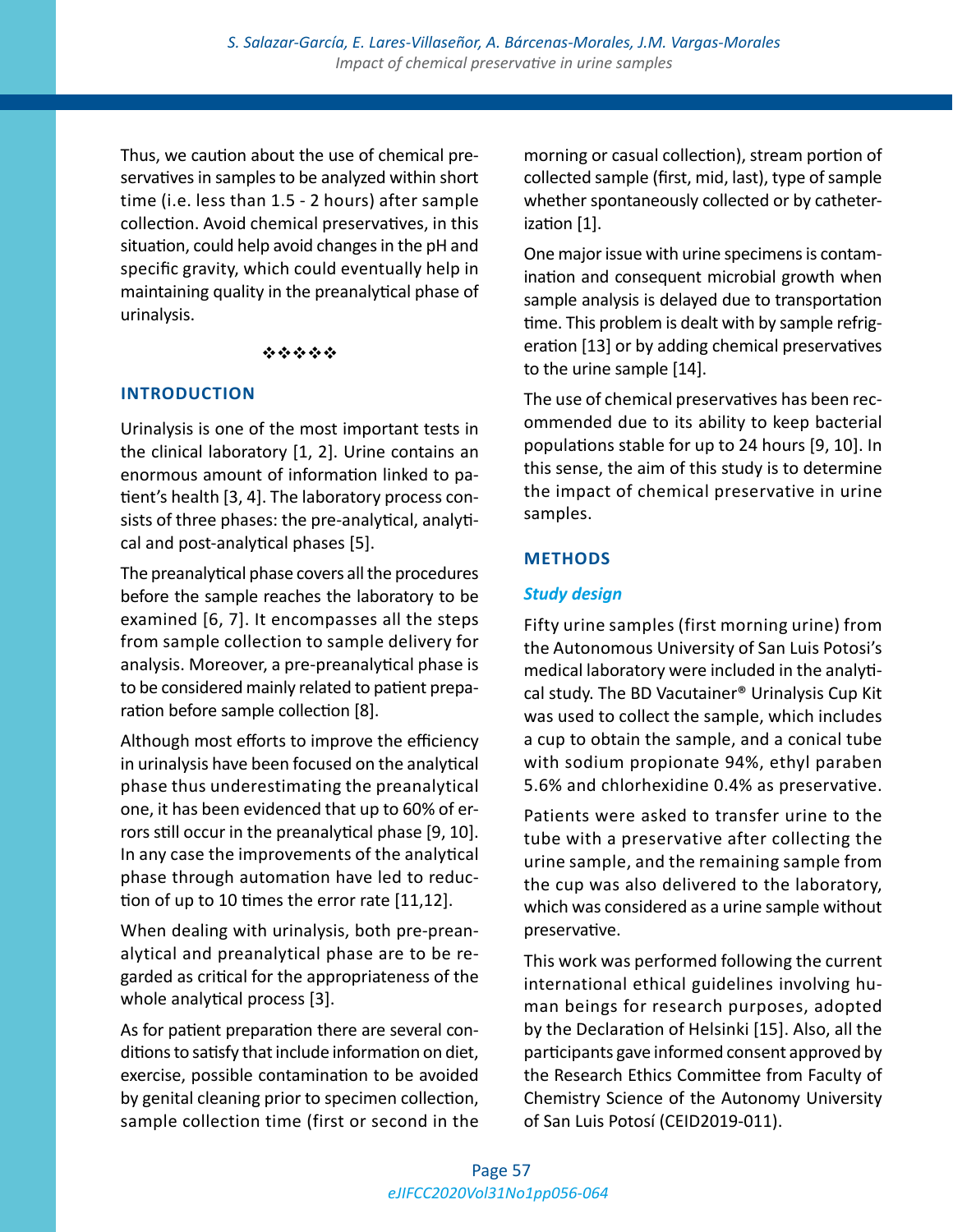# *Analysis of urine strips*

The standardized chemical analysis for the following parameters: glucose, bilirubin, ketones, specific gravity, erythrocytes, pH, proteins, nitrites, leukocytes was performed on the urine samples using Multistix® 10 SG test strips, and the automated reading system CLINITEK Advantus, both from SIEMENS.

The methods of analysis for each parameter evaluated with urine test strips are shown in Table 1. The analytical performance was verified with SIEMENS CheK-Stix® Combo Pak Control strips for Urinalysis.

# *Analysis of urinary sediment*

The parameters observed in the urinary sediment were leukocytes, erythrocytes, epithelial cells, mucin filaments, crystals and bacteria.

The procedure for urinary sediment analysis was: 8 mL of first morning urine was placed in a conical tube and centrifuged at 400 *g* for 5 minutes [16, 17]. After discarded 7.5 mL of the supernaµL of this re-suspended pellet was placed on a slide, covered with a coverslip (18 x 18 mm2) then observed under the microscope using 100X and 400X objective [18].

| <b>Table 1</b><br><b>Methods of analyses</b> |                                                                                                                                                      |
|----------------------------------------------|------------------------------------------------------------------------------------------------------------------------------------------------------|
| <b>Parameter</b>                             | <b>Method</b>                                                                                                                                        |
| Glucose                                      | Glucose oxidase                                                                                                                                      |
| <b>Bilirubin</b>                             | Union of bilirubin with dichloroaniline diazotized<br>in an acidic medium                                                                            |
| Ketones                                      | Colorimetric reaction between acetoacetic acid<br>and nitroprusside                                                                                  |
| Specific gravity                             | Change of pKa in polyelectroliters in relation<br>to ionic concentration                                                                             |
| <b>Blood</b>                                 | Hemoglobin pseudoperoxidase activity that catalyzes<br>the reaction of diisopropylbenzene dihydroperoxide<br>with 3, 3', 5, 5'-tetramethylbenzidine  |
| pH                                           | Combination of methyl red and blue bromothymol that react<br>with hydrogen ions                                                                      |
| Protein                                      | Protein error of indicators                                                                                                                          |
| Urobilinogen                                 | Reaction of p-diethylaminobenzaldehyde<br>with urobilinogen in acidic medium                                                                         |
| <b>Nitrites</b>                              | Griess assay principle. The reaction reveals the presence of nitrite and<br>therefore, indirectly, the existence of bacteria forming it in the urine |
| Leukocytes                                   | Esterases that catalyze the hydrolysis of the pyrrolic amino acid ester                                                                              |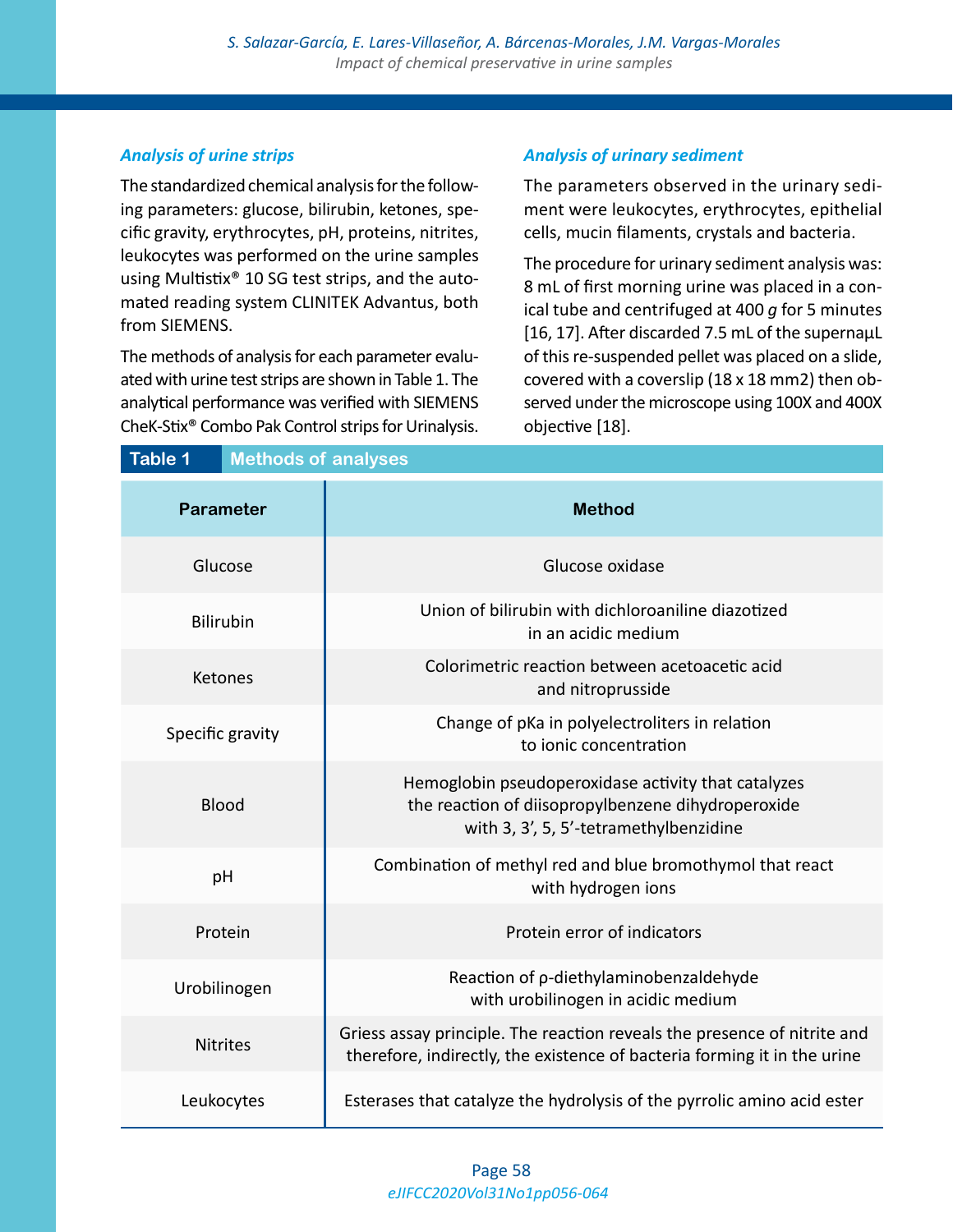# *Statistical analysis*

For the statistical analysis the Wilcoxon signed rank test was used to evaluate the difference between urine samples with and without chemical preservatives; the established statistical significance was set at  $p \le 0.05$ . The statistical package used was the software SPSS Statistics® 20.

#### **RESULTS**

We found that the urine samples with chemical preservative showed higher values of specific gravity and pH in comparison with the samples without chemical preservative. As for the remaining parameters no differences were observed between the medians of samples with and without chemical preservative. And in addition to this, we did not observe significant differences between the figurate elements of the urinary sediment in the presence or absence of chemical preservative (Table 2).

# **DISCUSSION**

In this work we evaluated the effect of chemical preservative in the preanalytical phase and we found that the specific gravity and the pH were both lowered in the absence of chemical preservative at 90 minutes after sample collection. Chemical preservatives are available to maintain sample integrity without cell lysis, to avoid bacterial growth, or *in vitro* crystal formation [9,14,19]. Moreover, preservatives can affect some parameters such as leukocyte esterase, glucose and proteins [20, 21, 22].

According to the increase of the pH and specific gravity values in the samples with chemical preservative (Table 2), the question arises if such changes regarding pH and specific gravity are clinically relevant, thus being able to influence the interpretation of urinalysis. For example, one possible implication of increased specific gravity due to preservative could jeopardize the diagnosis of pseudohyposthenuria in the pediatric

population, whose values of specific gravity are lower than normal children [23, 24]. In addition, the pH may affect the concentration of certain urinary parameters [21].

Although samples without chemical preservative showed a reduced specific gravity in respect of added preservative, when evaluating the figurated elements such as cells and microorganisms, we did not find any differences between the samples with or without chemical preservative (Table 2).

Therefore, we can say that although the chemical preservative increased specific gravity, this did not affect the microscopic analysis of urine.

It has been reported that most of the parameters evaluated during urinalysis depend strongly on the time window between sampling and analysis. Moreover, morphological studies showed a higher reproducibility when time was between 1 and 2 hours [25]. Thus, the use of chemical preservative is recommended for those samples that will be processed after two hours of collection [21,22].

The optimal time for performing the urinalysis and the impact of the chemical preservative on urine samples has been previously studied by Dolscheid-Pommerich *et al*. [26]. They found a significant decrease in concentrations of erythrocytes and leukocytes between 90 and 120 minutes after sample collection, in samples stored at room temperature [26]. However, they did not find changes in pH and specific gravity before 120 minutes of collection; the authors recommend 90 minutes, as an optimal time for the urinalysis to be performed after the collection of the sample [26].

On the other hand, the changes that chemical preservatives can cause on the different parameters of urinalysis have also been studied; Delanghe *et al*., described that chlorhexidine can causes an alteration in glucose and pH parameters [21].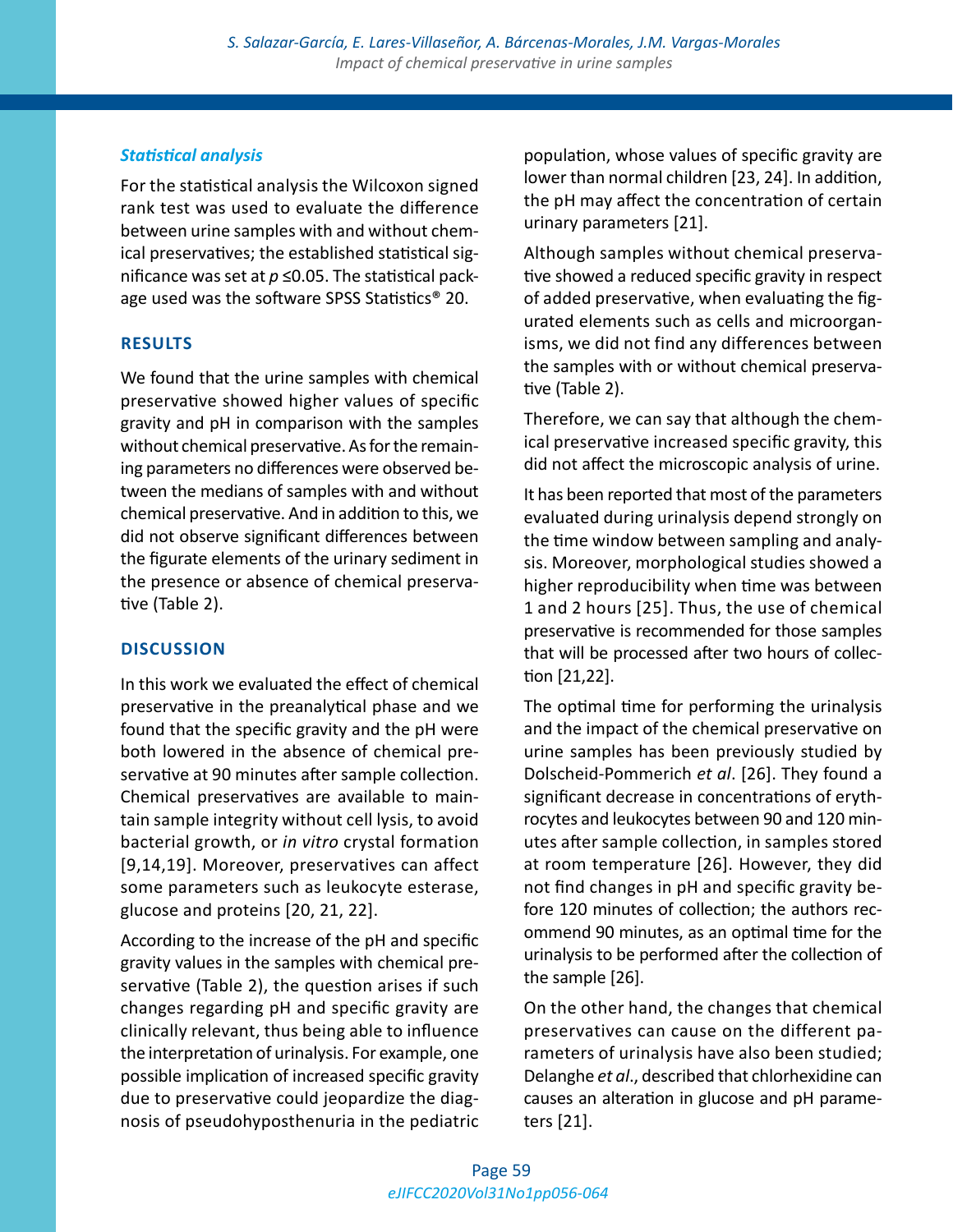We suggest that the effect on urine pH (Table 2) is due to the chemical nature of the substances in the preservative and that this change in pH is related to the increase in specific gravity, thus explaining possible changes in these parameters even in short time windows.

preservatives, and based on our findings, we caution about the use of chemical preservatives in samples to be analyzed within short time (i.e. less than 1.5 - 2 hours) after sample collection.

Avoid chemical preservatives, in this situation, could help avoid changes in the pH and specific gravity, which could eventually help in maintaining quality in the preanalytical phase of urinalysis.

| <b>Table 2</b><br>Impact of chemical preservative in urine samples |                                              |                                                 |                  |
|--------------------------------------------------------------------|----------------------------------------------|-------------------------------------------------|------------------|
| <b>Parameter</b>                                                   | Frequency ( $N = 50$ )                       |                                                 |                  |
|                                                                    | <b>Samples with chemical</b><br>preservative | <b>Samples without chemical</b><br>preservative | $\boldsymbol{p}$ |
| <b>Urine strip</b>                                                 |                                              |                                                 |                  |
| Glucose                                                            |                                              |                                                 |                  |
| Absent                                                             | 49/50                                        | 49/50                                           | > 0.05           |
| 100                                                                | 1/50                                         | 1/50                                            |                  |
| <b>Bilirubin</b>                                                   |                                              |                                                 |                  |
| Absent                                                             | 50/50                                        | 50/50                                           | > 0.05           |
|                                                                    | <b>Ketones</b>                               |                                                 |                  |
| Absent                                                             | 50/50                                        | 50/50                                           | > 0.05           |
| <b>Specific gravity</b>                                            |                                              |                                                 |                  |
| 1.005                                                              | 1/50                                         | 4/50                                            |                  |
| 1.010                                                              | 7/50                                         | 4/50                                            |                  |
| 1.015                                                              | 3/50                                         | 7/50                                            | 0.001            |
| 1.020                                                              | 11/50                                        | 13/50                                           |                  |
| 1.025                                                              | 13/50                                        | 9/50                                            |                  |

In conclusion, given the unclear consensus on the optimal time for the use of chemical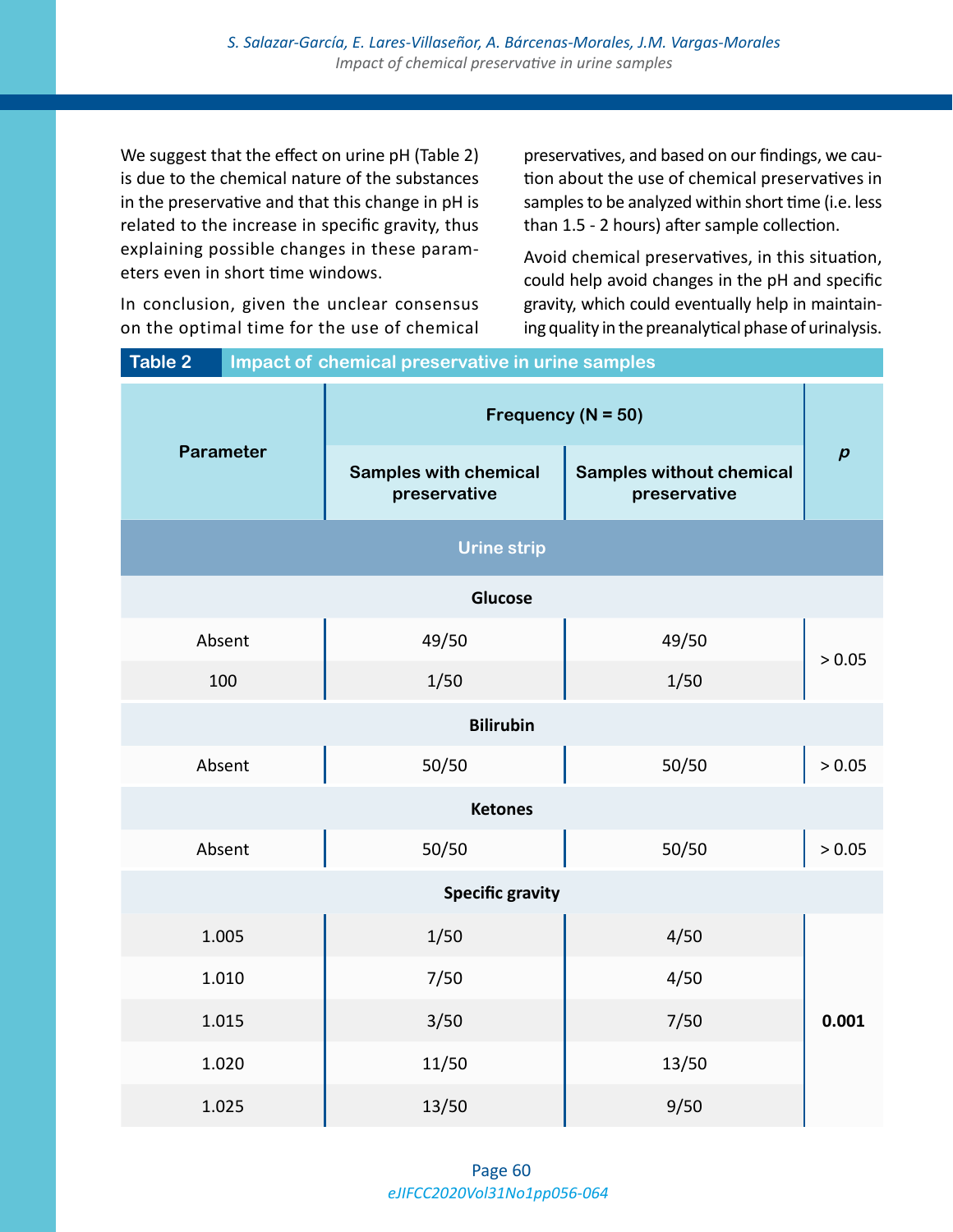# *S. Salazar-García, E. Lares-Villaseñor, A. Bárcenas-Morales, J.M. Vargas-Morales Impact of chemical preservative in urine samples*

| 1.030           | 15/50           | 13/50  |        |  |
|-----------------|-----------------|--------|--------|--|
| <b>Blood</b>    |                 |        |        |  |
| Absent          | 39/50           | 37/50  |        |  |
| Erythrocytes    |                 |        |        |  |
| 10              | 6/50            | 9/50   |        |  |
| Free hemoglobin |                 |        | > 0.05 |  |
| $10\,$          | 1/50            | 0/50   |        |  |
| 25              | 2/50            | 2/50   |        |  |
| 80              | $1/50$          | 0/50   |        |  |
| 200             | $1/50$          | 2/50   |        |  |
|                 | pH              |        |        |  |
| $5.0\,$         | $1/50$          | 17/50  | 0.001  |  |
| $6.0\,$         | 39/50           | 26/50  |        |  |
| $6.5\,$         | 9/50            | $5/50$ |        |  |
| $7.0\,$         | $1/50$          | 2/50   |        |  |
|                 | <b>Proteins</b> |        |        |  |
| Absent          | 49/50           | 50/50  | > 0.05 |  |
| < 30            | 1/50            |        |        |  |
| Urobilinogen    |                 |        |        |  |
| 0.2             | 50/50           | 50/50  | > 0.05 |  |
|                 | <b>Nitrites</b> |        |        |  |
| Absent          | 45/50           | 45/50  |        |  |
| Present         | $5/50$          | $5/50$ | > 0.05 |  |
| Leukocytes      |                 |        |        |  |
| Absent          | 42/50           | 44/50  |        |  |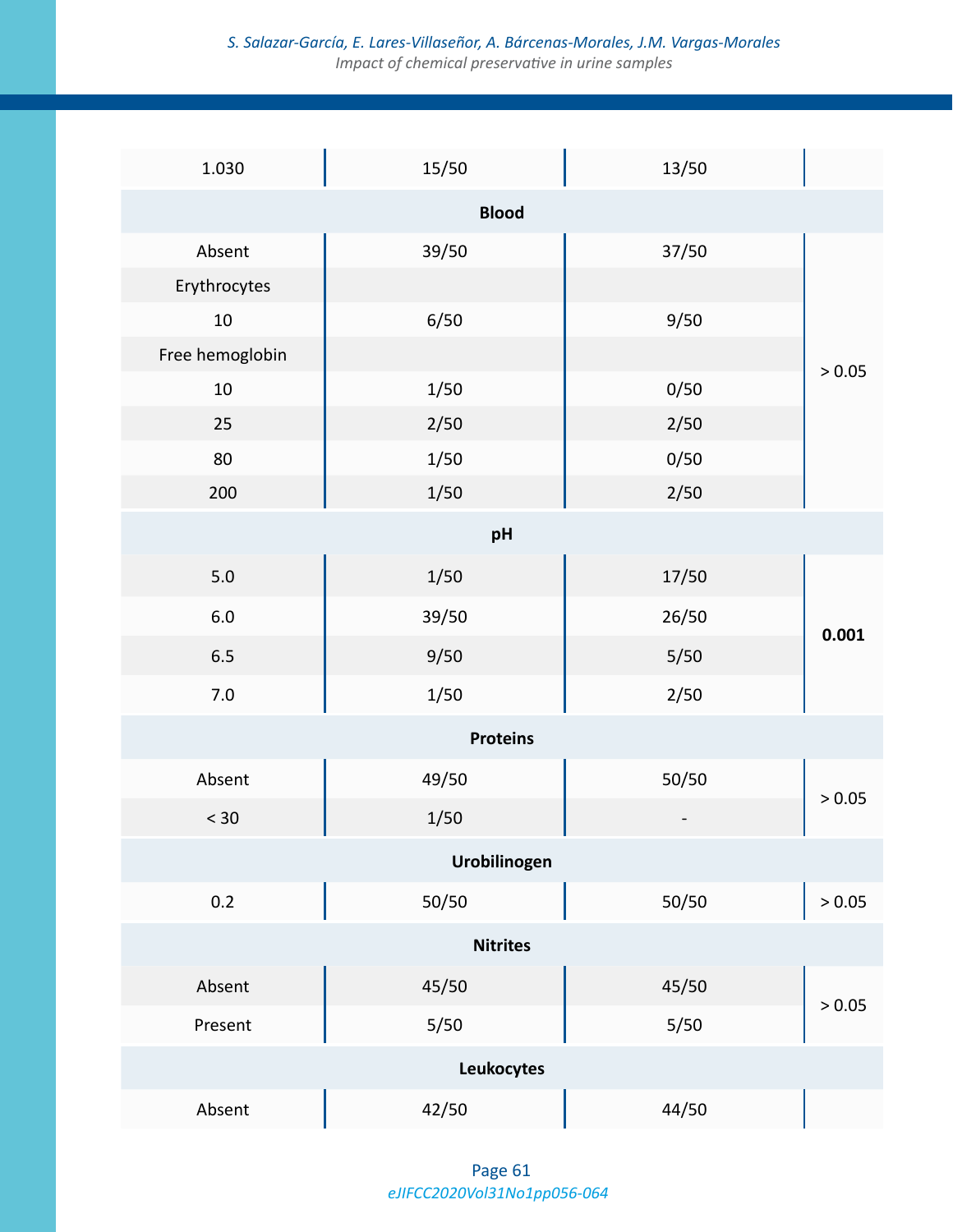# *S. Salazar-García, E. Lares-Villaseñor, A. Bárcenas-Morales, J.M. Vargas-Morales Impact of chemical preservative in urine samples*

| 15                            | 2/50                        | $1/50$ |        |
|-------------------------------|-----------------------------|--------|--------|
| 70                            | 5/50                        | 4/50   | > 0.05 |
| 125                           | $1/50$                      | $1/50$ |        |
|                               | Microscopic analysis        |        |        |
|                               | Leukocytes/high power field |        |        |
| $0 - 5$                       | 44/50                       | 44/50  |        |
| $6 - 10$                      | 5/50                        | 5/50   | > 0.05 |
| $11 - 25$                     | 1/50                        | 1/50   |        |
| Erythrocytes/high power field |                             |        |        |
| $0 - 2$                       | 49/50                       | 49/50  |        |
| $6 - 10$                      | $1/50$                      | $1/50$ | > 0.05 |
|                               | <b>Epithelial cells</b>     |        |        |
| Absent                        | 20/50                       | 20/50  |        |
| Low                           | 24/50                       | 25/50  | > 0.05 |
| Moderate                      | 5/50                        | 4/50   |        |
| Abundant                      | 1/50                        | 1/50   |        |
|                               | <b>Mucin filament</b>       |        |        |
| Absent                        | 15/50                       | 15/50  |        |
| Low                           | 24/50                       | 24/50  |        |
| Moderate                      | 9/50                        | 9/50   | > 0.05 |
| Abundant                      | 2/50                        | 2/50   |        |
| <b>Bacteria</b>               |                             |        |        |
| Low                           | 38/50                       | 38/50  |        |
| Moderate                      | 6/50                        | 6/50   | > 0.05 |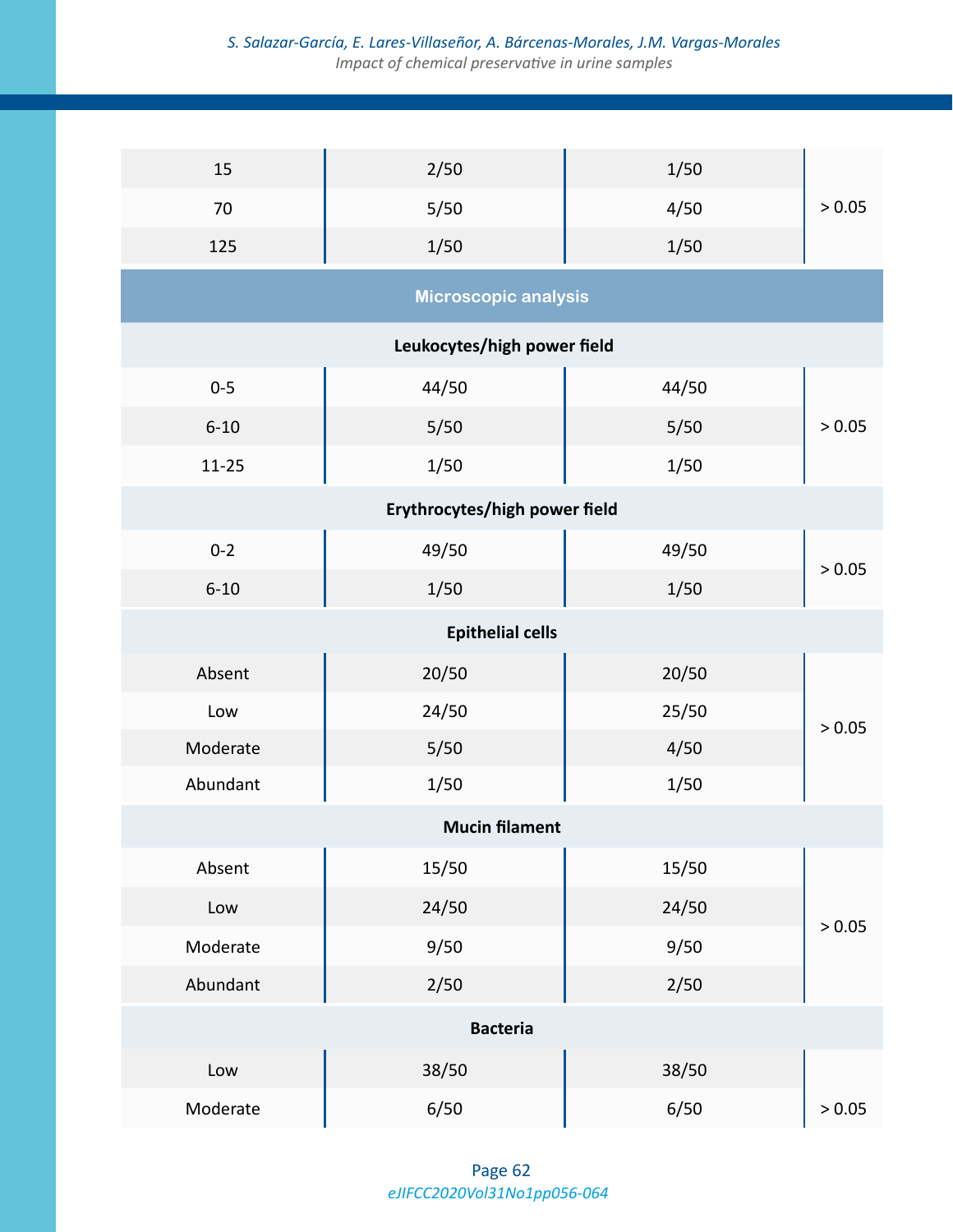#### *S. Salazar-García, E. Lares-Villaseñor, A. Bárcenas-Morales, J.M. Vargas-Morales Impact of chemical preservative in urine samples*

| Abundant        | 6/50  | 6/50  |        |
|-----------------|-------|-------|--------|
| <b>Crystals</b> |       |       |        |
| Absent          | 37/50 | 36/50 |        |
| Low             | 9/50  | 10/50 | > 0.05 |
| Moderate        | 3/50  | 3/50  |        |
| Abundant        | 1/50  | 1/50  |        |

#### \*\*\*\*\*

#### *Acknowledgment*

We want to thank Oswaldo Pérez Anguiano, PhD for his technical assistance.

#### \*\*\*\*\*

#### **REFERENCES**

1. Coppens A, Speeckaert M and Delanghe J. The preanalytical challenges of routine urinalysis. Acta Clin Belg 2010; 65:182-189.

2. Arinzon Z, Peisakh A, Shuval I, Shabat S and Berner YN. Detection of urinary tract infection (UTI) in long-term care setting: is the multireagent strip an adequate diagnostic tool? Arch Gerontol Geriatr 2009; 48:227-231.

3. Delanghe JR and Speeckaert MM. Preanalytics in urinalysis. Clin Biochem 2016; 49:1346-1350.

4. Simerville JA, Maxted WC and Pahira JJ. Urinalysis: a comprehensive review. Am Fam Physician 2005; 71: 1153-1162.

5. Lima-Oliveira G, Guidi GC, Guimaraes AVP, Correa JA and Lippi G, Preanalytical Nonconformity Management Regarding Primary Tube Mixing in Brazil. J Med Biochem 2017; 36:39-43.

6. Lima-Oliveira G, Volanski W, Lippi G, Picheth G and Guidi GC. Pre-analytical phase management: a review of the procedures from patient preparation to laboratory analysis. Scand J Clin Lab Invest 2017; 77:153-163.

7. Lima-Oliveira G, Lippi G, Salvagno GL, Montagnana M, Picheth G and Guidi GC. Quality impact on diagnostic blood specimen collection using a new device to relieve venipuncture pain. Indian J Clin Biochem 2013; 28: 235-241.

8. Lima-Oliveira G, Guidi GC, Salvagno GL, Danese E, Montagnana M and Lippi G. Patient posture for blood collection by venipuncture: recall for standardization after 28 years. Rev Bras Hematol Hemoter 2017; 39:127-132.

9. Lauer BA, Reller LB and Mirrett S. Evaluation of preservative fluid for urine collected for culture. J Clin Microbiol 1979; 10:42-45.

10. Guenther KL and Washington JA. Evaluation of the B-D urine culture kit. J Clin Microbiol 1981; 68:628-630.

11. Lippi G, Becan-McBride K, Behúlová D, Bowen RA, Church S, Delanghe J, Grankvist K, Kitchen S, Nybo M, Nauck M, Nikolac N, Palicka V, Plebani M, Sandberg S and Simundic AM. Preanalytical quality improvement: In quality we trust. Clin Chem Lab Med 2013; 51:229-241.

12. Lima-Oliveira G, Lippi G, Salvagno GL, Danese E, Montagnana M, Brocco G, Voi M, Picheth G and Guidi GC. Does laboratory automation for the preanalytical phase improve data quality? J Lab Autom. 2013; 18:375-381.

13. Lippi G, Lima-Oliveira G, Nazer SC, Moreira ML, Souza RF, Salvagno GL, Montagnana M, Scartezini M, Picheth G and Guidi GC. Suitability of a transport box for blood sample shipment over a long period. Clin Biochem 2011; 44: 1028-1029.

14. Eisinger SW, Schwartz M, Dam L and Riedel S. Evaluation of the BD Vacutainer Plus Urine C&S Preservative Tubes compared with nonpreservative urine samples stored at 4°C and room temperature. Am J Clin Pathol 2013; 140: 306-313.

15. Williams JR. The Declaration of Helsinki and public health. Bulletin of the World Health Organization. 2008; 86:650-652.

16. Kouri T, Fogazzi G, Gant V, Hallander H, Hofmann W and Guder WG .European Urinalysis Guidelines. Scand J Clin Lab Invest 2000; 60: Issue sup231.

17. Bunjevac A, Gabaj NN, Miler M and Horvat A. Preanalytics of urine sediment examination: Effect of relative